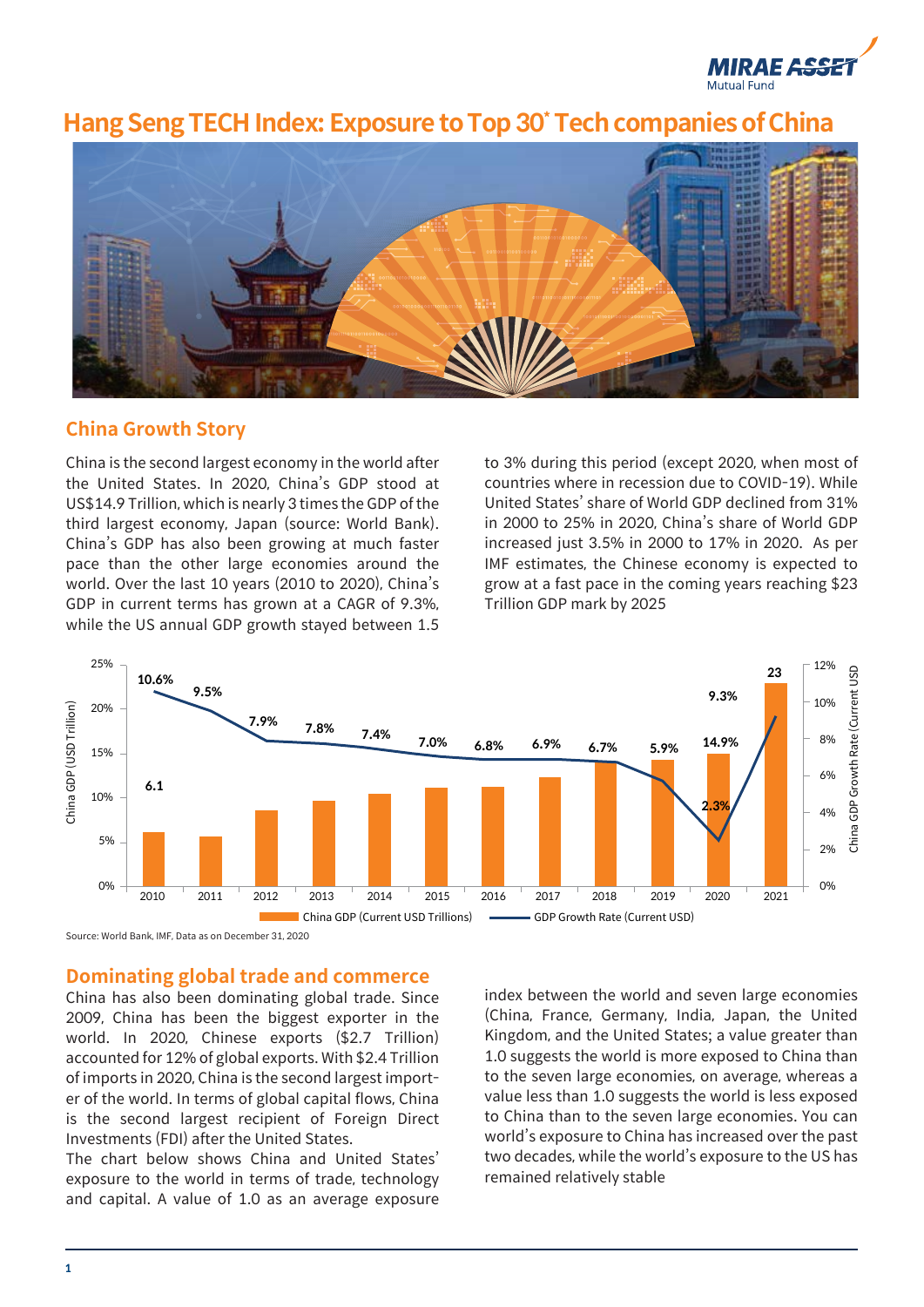



Source: McKinsey Global Institute, China and the World; Inside the dynamic of a changing relationship, 2019

# **Growth of technology and digital economy in China**

China's digital and tech economy has grown from \$400 Billion in 2005 to \$5.7 Trillion in 2019 at a CAGR of more than 20%. Share of digital and tech in Chinese GDP has grown from 14% in 2005 to 36% in 2019 (see the chart below). Technology is expected to lead China's GDP

growth in the coming years. The technology boom in China has made it home to the second highest number of unicorns (technology startup with a valuation of over \$1 Billion). Almost 2 out 10 unicorns worldwide are Chinese start-ups.



Source: World Bank Database, Data as on December 31, 2019

#### **Government investments in technology**

The Chinese Government has been making considerable investments in Telecommunication, Electronics, Digital and education. China may be heading to be a global leader in innovations accounting for nearly 58% of the patents filed globally.The chart shows that US is the maximum % much greater than China. (Please check the data). The Chinese Government plans to ramp up spending in Research and Development by 7% every year as part of their 14th 5 year Plan (2021 – 2015). Aggregate

investments of around \$1 Trillion is planned in 2020 – 2025 to be spent on sectors like 5G, Cloud Computing, Internet of Things, Energy digitalization, Intelligent Transportation, Data Centres, Satellite Internet and Blockchain (China New Infrastructure Initiative). The focus is on achieving "major breakthroughs in core technologies," including AI, semiconductors, cloud computing, and other key areas. As such technology is central in China's industrial policy as China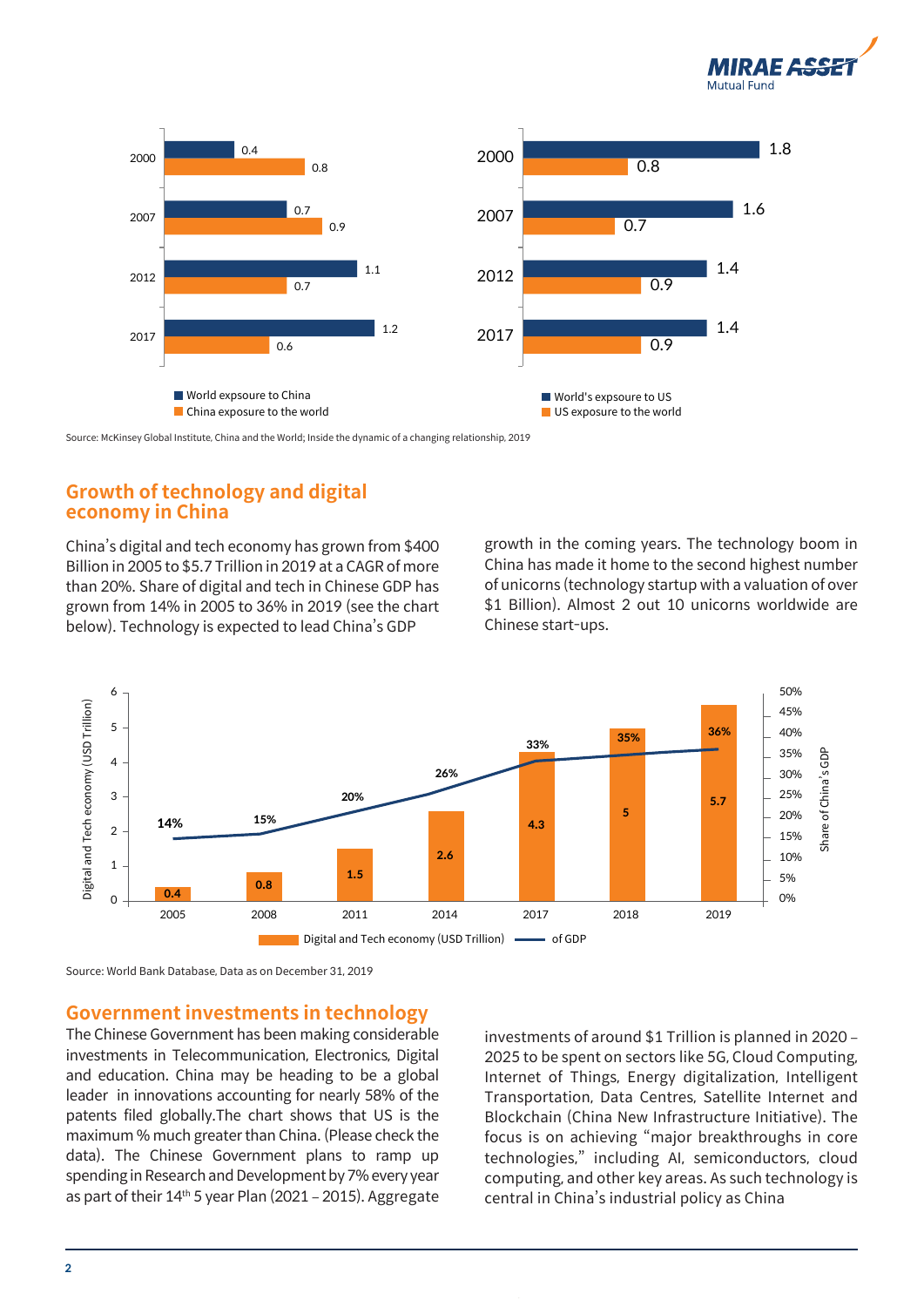



#### **Percentage Share of Global Patents - US versus China**

Source: World Bank Database, Data as on December 31, 2020.

#### **Chinese technology market outlook**

The potential market opportunity of Chinese companies is quite large. With the largest number of internet users in the world and rapid digital / online adoption by consumers, Chinese companies are looking at a huge opportunity set. The Tech companies are expected to invest more in upcomingtechnologies like Internet of Things (IOT), Artificial Intelligence (AI) etc. Key focus is expected to be on innovation.

For investors, Soft Tech may provide investment opportunitydue to attractive valuations, Hard Tech on the other side isexpected to find more government support and momentum. China Tech landscape is expected to grow significantly driven by rapid adoption of new technologies. The global market size for new technologies like IOT, AI, Robotics, Big Data, Blockchain, 5G, Drones, 3D Printing, Solar Photovoltaic Panels and nanotechnology is expected to grow from \$350 billion in 2018 to \$3.5 trillion in 2025 at a CAGR of nearly 40%.

#### **Regulatory actions and impact on stock prices**

The tech sector in China has been in the news over the past year or so for the regulatory actions taken by the Chinese Government against tech companies, including some of the Big 5 Tech giants of China e.g. Alibaba, Tencent etc. The Chinese administration formed State Administration for Market Regulations (SAMR) in 2018. The agency is tasked with regulating areas such as market competition, monopolies, intellectual property, and drug safety. The SAMR regulations are aimed at reducing monopolistic, anti-competitive practices, improving data security, consumer rights and any detrimental effects on the society (e.g. online gaming addition). Companies are already taking actions to cater to the regulatory concerns. While the intent of the regulations is similar to the US and EU, the pace and stringency of the regulatory actions, along with expectations of tighter control by the Chinese Communist Party has spooked investors. The share prices of these tech companies have crashed, reducing their market cap by \$1 Trillion (as on 30th September 2021).



Alibaba fined \$2.9 Billion for breaking country's anti-monopoly law

X New restrictions on NetEase and Tencent to prevent online game addiction

Source: Bloomberg, 30.09.2021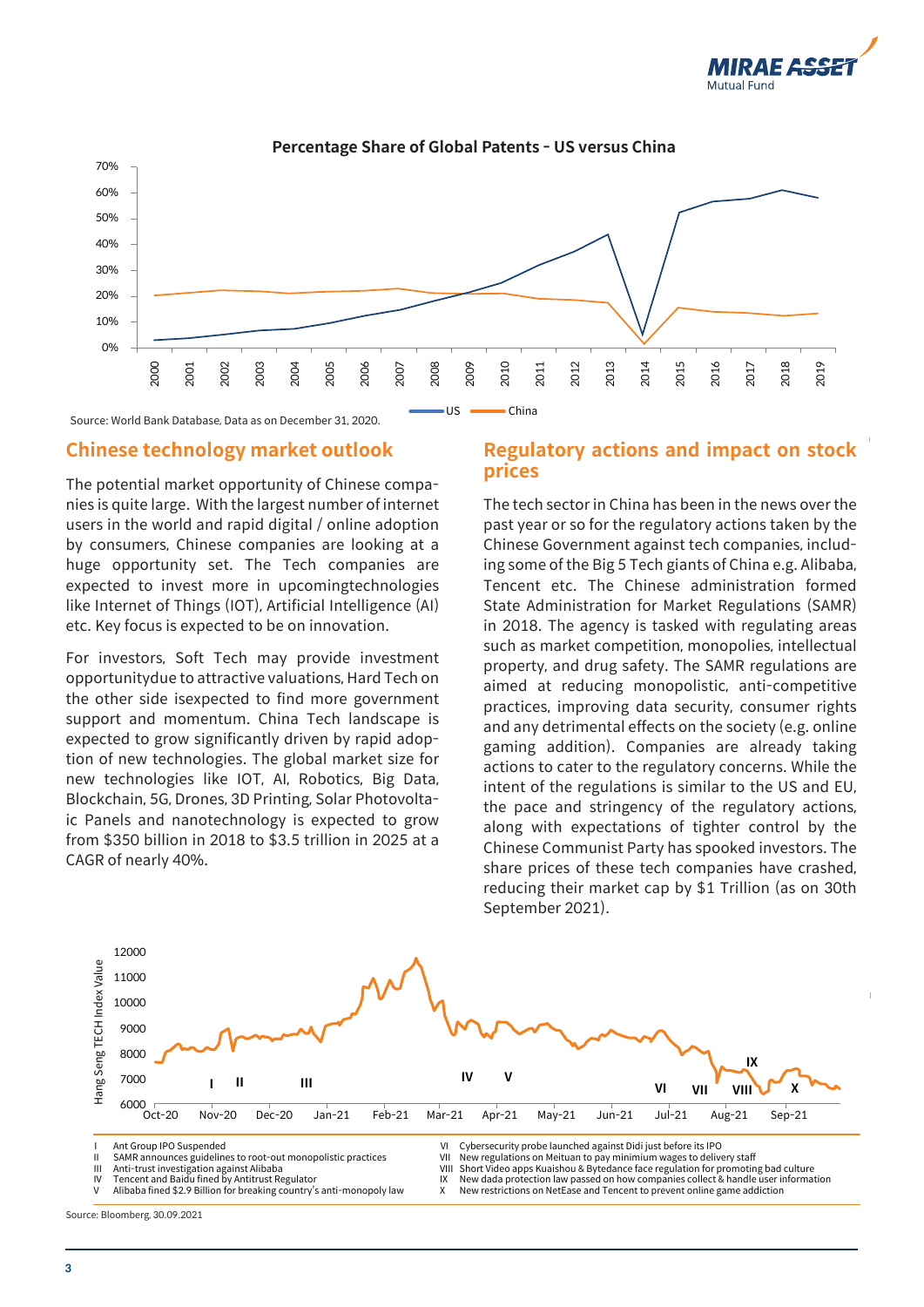

## **Hang Seng TECH Index**

The Hang Seng TECH Index comprises of 30 large tech companies listed in Hong Kong Stock Exchange. It covers sectors from semiconductors, software, e-commerce, industrial automation and autonomous vehicles to Internet of Things,

healthcare IT, online travel, Fintech and gaming. Several of these sectors are focus areas of the Chinese Government as mentioned above. The index was launched in July 2020 but has values from 2015.

| <b>Particulars</b>                 | <b>Hang Seng TECH Index</b> | <b>BSE Sensex</b>              |
|------------------------------------|-----------------------------|--------------------------------|
| Market Cap (as on 30th Sep 2021)   | USD 1.8 Trillion            | USD 1.56 Trillion              |
| Revenue (CY 2020)                  | USD 463 Billion             | USD 399 Billion                |
| Cash Balance (as on 30th Sep 2021) | USD 149 Billion             | USD 70.9 Billion               |
| Net Profit (CY 2020)               | USD 45 Billion              | USD 36.3 Billion               |
| R&D Expense (as on 30th Sep 2021)  | USD 29 Billion              | USD 4.25 Billion (for BSE 500) |

Source: Bloomberg, Bombay Stock Exchange data, Department of Economic Affairs India. As on, 30th September 2021, unless mentioned otherwise. Disclaimer: Past performance may or may not be sustained as future.

#### **Performance of Hang Seng TECH Index**

Hang Seng TECH Index has outperformed Nifty 50 since inception (2015), despite the big correction in 2021 after the regulatory crackdown by the Chinese Government. There is low correlation in returns of

the two indices. Indian investors can add Hang Seng TECH Index to their portfolios to diversify portfolio risks across different market cycles.



Hang Seng TECH Indexoutperformed Nifty 50 TRI in 5 out the 7 calendar years since inception of the index. Years 2019 and 2020 saw significant outperformance by the TECH index, while 2018 and 2021 (Chinese Government regulatory action) saw significant underperformance as compared to Nifty 50 TRI.



Source: Bloomberg data, Advisorkhoj Research(as on, 30.09.2021). Index returns are total returns (TRI). Disclaimer: Past performance may or may not be sustained in the future.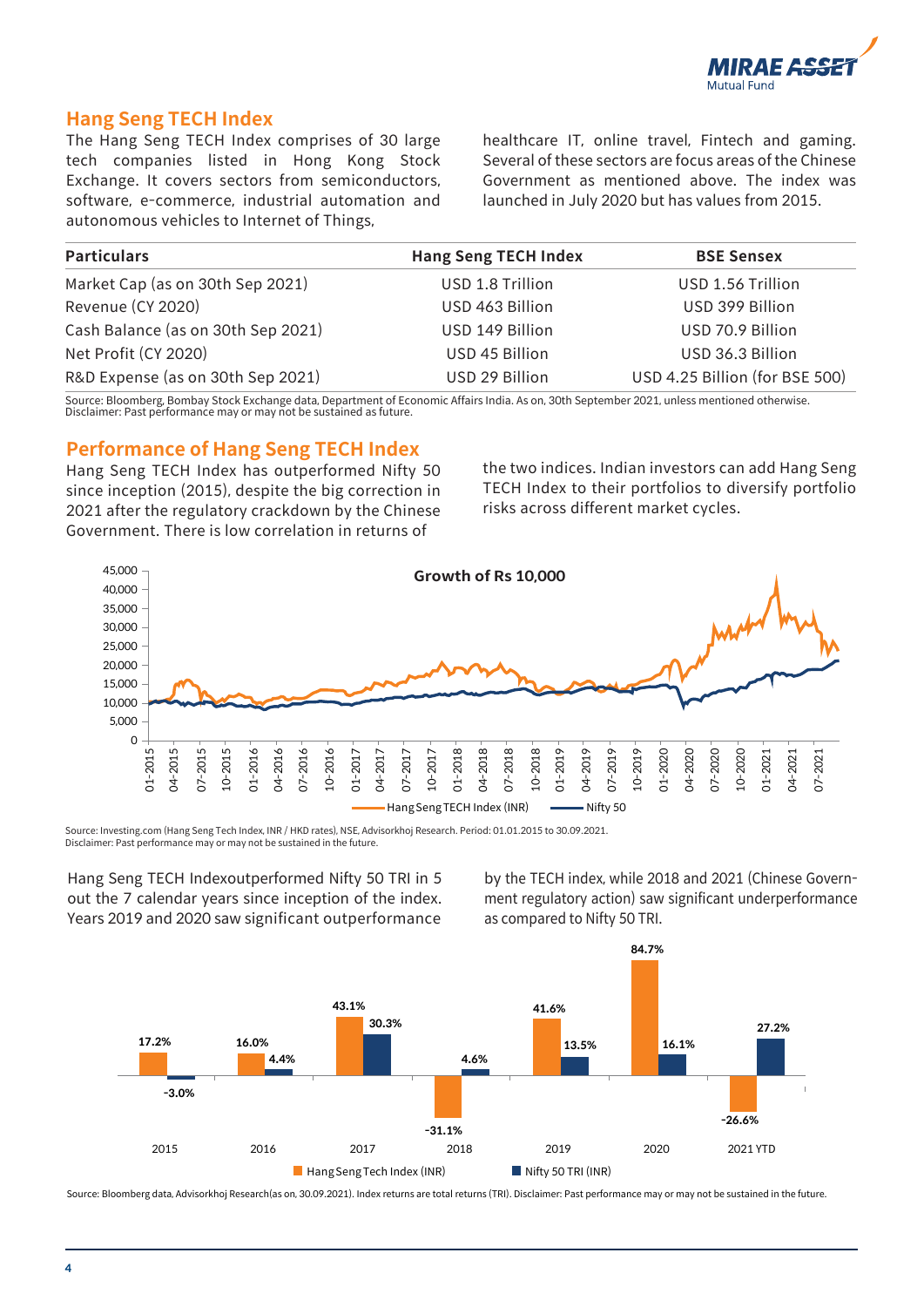

#### **Hang Seng TECH Index Performance** – **Pre and Post Regulatory Headwinds**

Trade war and other issues in 2018 and Regulatory actions by the Chinese Government in 2021 triggered deep corrections in Hang Seng TECH Index to the tune of 27% and 43% respectively from the index tops. However, the TECH Index had given significant outperformance prior to these corrections. From 2015 to 2018 first quarter, the Hang Seng TECH Index in INR terms gave 35% CAGR

returns (see the chart below). After the 2018 correction, the Hang Seng TECH Index bounced back strongly giving 52% CAGR returns (see the chart below) from the last quarter of 2018 to the first quarter of 2021). Based on historical performance of the index we expect the index may bounce back strongly once it gets past the regulatory headwinds.



#### **Hang Seng TECH Index in INR terms (2015 to 2021 YTD)**

Source: Investing.com (Hang Seng Tech Index, INR / HKD rates), Advisorkhoj Research. Period: 01.01.2015 to 30.09.2021. Disclaimer: Past performance may or may not be sustained in the future.

## **Valuations may seem to be attractive**

The recent correction in 2021 may have taken valuation of Hang Seng TECH Index into the attractive zone. The TECH index (PE multiple of 16.8X) is trading at 38% discount to its historical average (PE multiple of 27.2X). In fact, the Hang Seng TECH index is trading at a deeper discount (38%) to its historical valuations compared to

NASDAQ (trading 7% discount to its historical valuations). Though valuations may seem to be attractive at the present time, Investors should take investment decision according to their risk appetite and investment time horizon.